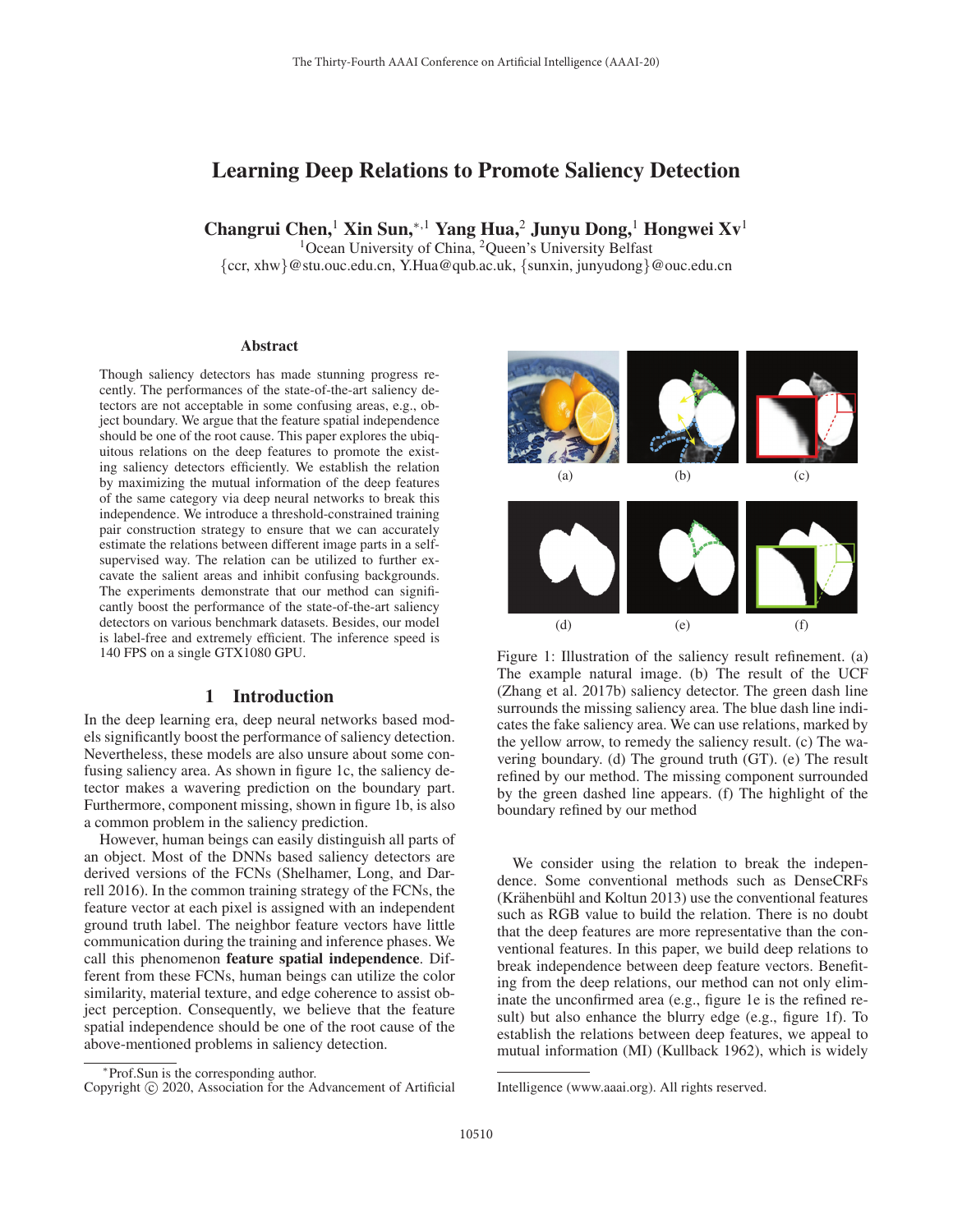applied in natural language processing. The MI measures the dependence between two variables. To some extent, MI is the same as the *similarity* concept in human's mind. In figure 1b, a high value of MI between the green dashed line area and the salient region can help us refine the results in that area. Therefore, the key is to ensure that the features of similar regions have high mutual information. We propose a simple but efficient model. Through jointly optimizing a feature extractor and a discriminator, the MI between the feature vectors of saliency areas is maximized. During the inference phase, we estimate the MI between the high-confidence foreground feature vectors with all the feature vectors. As a result, we can generate the refined saliency result by merging the prior saliency map into the relation estimation output.

The experiments demonstrate that our method can significantly promote the state-of-the-art saliency detectors including conventional methods and deep-learning based methods. Notably, our method is label-free. Our training can be performed with a self-supervised strategy. Moreover, our method is extremely efficient. The inference speed of our method is 140 fps on a single GTX 1080 GPU.

In summary, the main contributions of this paper are:

- We promote saliency detectors via learning the relations on the deep feature maps by maximizing the mutual information (MI).
- Armed with our method, all the state-of-the-art methods in our experiment are boosted significantly on four benchmark datasets.
- Our method is trained under a self-supervised scheme without any ground truth. Moreover, our method is extremely fast.

### 2 Related Work

Saliency Detection. In the early days, saliency cues and the handcrafted features were the main driving force of the conventional saliency detectors. For example, Cheng *et al.* (Cheng et al. 2014) utilize the global contrast to generate the saliency map. Zhu *et al.* (Zhu et al. 2014) propose a robust background measure for saliency optimization. Qin *et al.* (Qin et al. 2015) propose cellular automata dynamic evolution model to intuitively detect the salient object. Recently, the deep neural networks (DNNs), specifically the CNNs, have been widely applied in various fields of computer vision. Many papers take advantage of the powerful feature extracting ability of the CNNs to boost the performance of the saliency detection models significantly. Li and Yu (Li and Yu 2016) extract the multi-scale features from the DC-NNs to replace the handcrafted feature. Liu *et al.* (Liu et al. 2015) fuse the bottom-up and top-down method. Hou *et al.* (Hou et al. 2017) propose a salient object detection method promoted by the short connections of a skip-layer within the holistically-nested edge architecture. Zhang *et al.* (Zhang et al. 2017a) argue there is no end of fusing the multi-level convolutional features and propose a generic framework to aggregate it. Wang *et al.* (Wang et al. 2017b) propose a multistage refinement mechanism for saliency detection. RADF (Hu et al. 2018) use recurrently aggregated deep features

to detect saliency object. Zhuge *et al.* (Zhuge, Zeng, and Lu 2019) argue that the noise in some features are harmful to saliency detection. PiCANet (Liu, Han, and Yang 2018), RAS (Chen et al. 2018), and PFA (Zhao and Wu 2019)) both adopt the attention mechanism to get better saliency result. R3Net (Deng et al. 2018) use a recurrent residual refinement to more accurately detect salient regions.

Post Processing. The most relevant approach to ours is Zeng *et al.* (Zeng et al. 2018). They propose a novel model to promote the saliency detectors by embedding the image features to the foreground and background anchors with some ground truth. In contrast, our method can improve all existing saliency detection approaches in an unsupervised way. DenseCRFs (Krähenbühl and Koltun 2013) is a widely used post-processing method, which builds a graph of an image and optimizes the energy function to refine the segmentation prediction. DenseCRFs generates the unary item by deep neural networks and uses some conventional features such as RGB value to estimate the pairwise item. In this paper, we use MI to estimate the pairwise relations between deep features.

Mutual Information. MI is used to measure the mutual dependence between two variables. The InfoMax optimization principle (Bell and Sejnowski 1995; Linsker 1988), which is the objective for the neural network, advocates maximizing the mutual information between the input and output. For so long, mutual information could not be accurately estimated in neural networks. MINE proposed by Belghazi *et al.* (Belghazi et al. 2018) estimates MI by gradient descent with a neural network, and they apply it to promote the generative adversarial networks. The other application of mutual information in the neural network is DIM (Hjelm et al. 2019) which is to learn the satisfactory representation of the input image. They all use a discriminator to train their models but discard it after training. In this paper, we endeavor to construct the relationship between the feature vectors of different image areas via mutual information to improve the saliency detection without any ground truth. In addition, our discriminator is not only a tool for maximizing mutual information but also a key detector to generate the saliency map.

### 3 MI for Deep Relation Estimation

In this section, we firstly describe our conception of modeling relations by estimating mutual information with deep neural networks. Then, we illustrate the derivation of the conception.

#### 3.1 Mutual Information in Saliency Detection

The existing conventional and deep saliency detectors can almost distinguish the foreground and background areas but they are still indecisive about some indistinguishable areas. As mentioned previously, the relations, such as the material similarity and the edge coherence, can tackle the ambiguous area ascription problem caused by the feature spatial independence.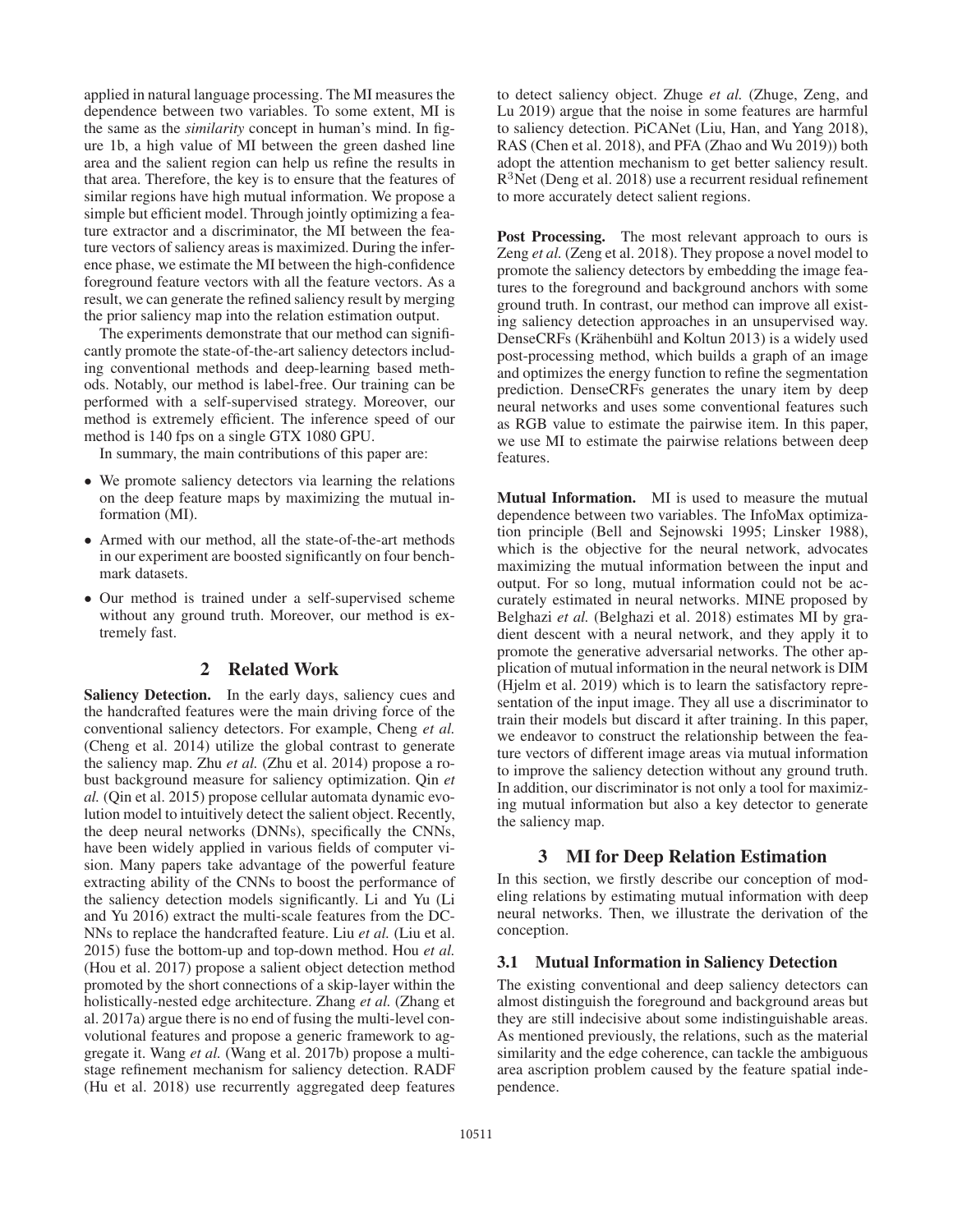The widely applied MI measures the dependence between two random variables. It quantifies the information of one random variable we obtained after observing the other random variable. Actually, in a saliency detection task, vague areas which belong to the saliency object should have high mutual information with the confident foreground area. This property can help us eliminate vague areas. Therefore, we can establish relations by maximizing the mutual information between the deep features of the saliency object.

#### 3.2 Derivation

Inspired by Belghazi *et al.* (Belghazi et al. 2018), we train a deep neural network to estimate mutual information. Our network consists of a feature extractor and a discrimiantor.

We use the convolutional feature extractor  $E_{\omega}$  with learnable parameters  $\omega$  to extract the robust and representative feature vectors of the input image. Let  $X$  and  $Y$  be two random variables. In this paper,  $X$  denotes the deep feature vectors of confident foreground areas and Y denotes the feature vectors of random areas. Formally, the mutual information of  $X$  and  $Y$  (Kullback 1962) can be defined as:

$$
I(X;Y) = \int_{\mathcal{Y}} \int_{\mathcal{X}} p(x,y) \log \left( \frac{p(x,y)}{p(x)p(y)} \right) dx dy, \quad (1)
$$

where the X and Y are both extracted by  $E_{\omega}$ . So, our target<br>is to obtain the best parameters  $\omega$  which can maximize the is to obtain the best parameters  $\omega$  which can maximize the MI:

$$
\omega = \underset{\omega}{\operatorname{argmax}} (I(X;Y)), \quad (X, Y \in E_{\omega}(Image))^1. \tag{2}
$$

To estimate MI, we consider the divergence between two distributions: the joint distribution  $\mathbb{J}(X, Y)$  and the product of two marginal distribution  $\mathbb{P}(X) \otimes \mathbb{P}(Y)$ . The mutual information between  $X$  and  $Y$  can be transformed to the *KL-divergence* between these two distributions (Kullback 1962):

$$
I(X;Y) = \mathcal{D}_{KL}(\mathbb{J}(X,Y)||\mathbb{P}(X)\otimes \mathbb{P}(Y)).
$$
 (3)

Maximizing the mutual information is equivalent to maximizing the *KL-divergence*. Because there is no upper boundary of *KL-divergence*, we use the *JS-divergence* to do the maximizing optimization instead:

$$
\mathcal{D}_{JS}(\mathbb{J}(X,Y)||\mathbb{P}(X)\otimes\mathbb{P}(Y)) =
$$
  
\n
$$
\frac{1}{2}\mathcal{D}_{KL}\left(\mathbb{J}(X,Y)||\frac{\mathbb{J}(X,Y)+\mathbb{P}(X)\otimes\mathbb{P}(Y)}{2}\right)+
$$
  
\n
$$
\frac{1}{2}\mathcal{D}_{KL}\left(\mathbb{P}(X)\otimes\mathbb{P}(Y)||\frac{\mathbb{J}(X,Y)+\mathbb{P}(X)\otimes\mathbb{P}(Y)}{2}\right).
$$
\n(4)

The upper boundary of *JS-divergence* is  $\frac{1}{2}log2$ . To esti-<br>the *IS-divergence* we adopt the local variational inmate the *JS-divergence*, we adopt the local variational inference estimation proposed by Nowozin *et al.* (Nowozin, Cseke, and Tomioka 2016):

$$
\mathcal{D}_{JS}(\mathbb{J}(X,Y)||\mathbb{P}(X) \otimes \mathbb{P}(Y)) =
$$
  
\n
$$
\max_{F}(\mathbb{E}_{(x,y)\sim\mathbb{J}(X,Y)}[log\sigma(F(x,y))]+\mathbb{E}_{(x,y)\sim\mathbb{P}(X)\otimes\mathbb{P}(Y)}[log(1-\sigma(F(x,y)))]),
$$
\n(5)

where  $F$  indicates a discriminator that can determine which distribution the sample  $(x, y)$  belongs to. If we simultaneously optimize the discriminator  $F$  and the feature extractor  $E_{\omega}$  to maximize the value of the right hand of Eq. 5, we can maximize  $\mathcal{D}_{JS}$ , which leads to MI maximization.

#### 3.3 Optimization

Notably, Eq. 5 is very similar to the Binary Cross Entropy Loss Function:

$$
CELoss = -(y \log(p) + (1 - y) \log(1 - p)), \quad (6)
$$

where  $y$  is a binary indicator and  $p$  is the predicted probability of  $y = 1$ . In this paper, y indicates which distribution the sample  $(x, y)$  belongs to. In the saliency detection task, the confident saliency area and the area which probably belongs to the object commonly appear together. So, we suppose that they can be the pair sampled from the joint distribution  $\mathbb{J}(X, Y)$  with high MI. On the contrary, the confident saliency area and the area which seems to be the random background is the pair sampled from  $\mathbb{P}(X)\otimes\mathbb{P}(Y)$  with low MI. The predicted probability p is calculated by  $\sigma(F(x, y))$ , where  $\sigma$  is the sigmoid activation function.

We use the mini-batch gradient descent to minimize the binary cross entropy loss with proper training pairs through end-to-end training to optimize the loss function. When the binary cross entropy loss converges, the extractor  $E_{\omega}$  can generate the feature vectors of the confident and vague foreground areas, which meet the requirement of mutual information maximizing. We also get a satisfactory discriminator  $F$  which can distinguish the pairs sampled from the joint distribution. This discriminator can help us to determine the high MI feature pairs. Therefore, we can promote the saliency detection results by estimating the mutual information between deep feature vectors of confident foreground areas and vague areas.

### 4 Mutual Information Relation Model

In this section, we introduce the pipeline of the mutual information relation model for promoting the saliency detection results. As shown in figure 2, the network mainly consists of three parts. The first one is a feature extractor. The second part is composed of a multi-scale feature fusing layer and a series of operations for training the whole model. The last part illustrates the testing phase and the generation of the final refined saliency map.

#### 4.1 Multi-scale Feature Extraction

As shown in the left part of figure 2, we firstly feed an image into a fully convolutional neural network to obtain the deep features. In this paper, we use the MobileNet v2 (Sandler et al. 2018) without the fully connected layer as our feature extractor. The low-resolution feature maps that obtained

<sup>&</sup>lt;sup>1</sup>Here we slightly abuse the  $\in$ .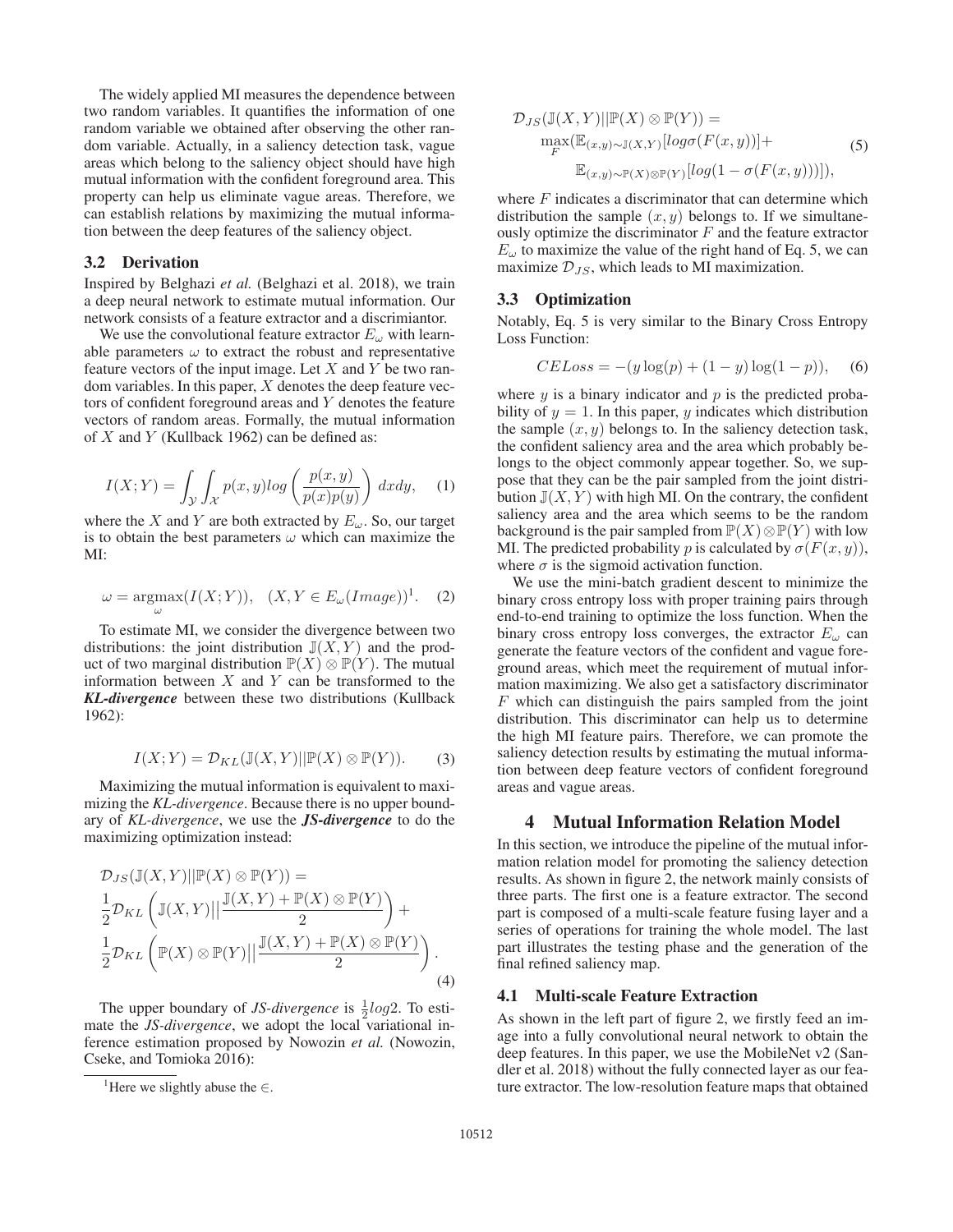

Figure 2: The pipeline of the proposed network to promote the saliency detection via maximizing the mutual information. The fused stacked feature maps in testing phase are also produced by the multi-scale feature fusing layer.

from the high convolutional stages are insufficient for producing the exact saliency map. Thus, we collect the feature maps from convolutional layer 0, 3, 13, and 17. In the multiscale feature fusing module, we upsample these four groups of feature maps to the same height and width via bilinear interpolation. Then, we concatenate all the high-resolution feature maps. The final feature maps are two times smaller than the input image dimension. Inspired by the Deeplab (Cheng et al. 2014), we apply an ASPP module on the highresolution feature maps and reduce their channel number to 32.

### 4.2 Training Samples

Guide masks. To provide the positive and negative training pairs to the discriminator, as shown in the upper-left of figure 2, we use a baseline saliency detector to produce the prior saliency map initially. The prior saliency map can guide to construct the training pairs and suggest the labels of the training pairs. Three kinds of masks are generated by three different thresholds.  $\theta_{fg}$  is the certain foreground threshold. The first kind of mask generated by  $\theta_{fq}$  is the ForeGround mask ( $FG$ -mask) marked by  $(I)$  in figure 2. Distinguishing most saliency areas is not a puzzle for existing detectors. Therefore, we assume that all the pixels in the FG-mask area belong to the foreground object. The second kind mask Approximate ForeGround Mask (AFGmask) marked by  $(2)$  and the third kind mask (ABG-mask) marked by  $\circled{3}$  are generated by Approximate ForeGround and BackGround thresholds  $\theta_{a-fg}$  and  $\theta_{a-bg}$ . We assume that most of the pixels in the AFG-mask or the ABG-mask pertain to the foreground objects or the background.

Construct training pairs. We aggregate all the doubtless foreground feature vectors masked by the FG-mask to one foreground vector  $\mathcal{F}_{fg}$  as below,

$$
\mathcal{F}_{fg} = \sum_{i} p_i f_i,\tag{7}
$$

where i indicates the pixel location in the FG-mask.  $f_i$  is the feature vectors at the location i.  $r_i$  is the normalized saliency feature vectors at the location  $i$ .  $p_i$  is the normalized saliency probability calculated by  $p_i = \frac{s_i}{\sum_i s_i}$ , where  $s_i$  is the prior saliency probability at the location  $i$ .

Then, we concatenate the feature vectors  $f_{\alpha fg}$  located in the approximate foreground area with the  $\mathcal{F}_{fq}$  to construct the positive pair  $u$ :

$$
u = [\mathcal{F}_{fg}, f_{afg}], \tag{8}
$$

where  $[\cdot, \cdot]$  denotes concatenation. The positive pair is the one which sampled from the joint distribution of  $J$  in Eq. 5. We also generate the negative pair  $v$  which are composed of  $\mathcal{F}_{fg}$  and the vectors  $f_{abg}$  in the area masked by the ABGmask:

$$
v = [\mathcal{F}_{fq}, f_{abq}]. \tag{9}
$$

 $v = [\mathcal{F}_{fg}, f_{abg}]$ . (9)<br>The negative sample is the one which sampled from the product distribution in Eq. 5.

Once we obtain the positive and negative training pairs, we can send them to the discriminator and train the whole network by the binary cross-entropy loss with the binary labels, specifically 1 for positive and 0 for negative. The mutual information between feature vectors is maximized when the loss converges.

#### 4.3 Saliency Map Generating

During inference phase, we concatenate the certain foreground feature vector  $\mathcal{F}_{fa}$  with all the feature vectors in the fused stacked feature maps and send them to the trained discriminator. The output of the discriminator represents not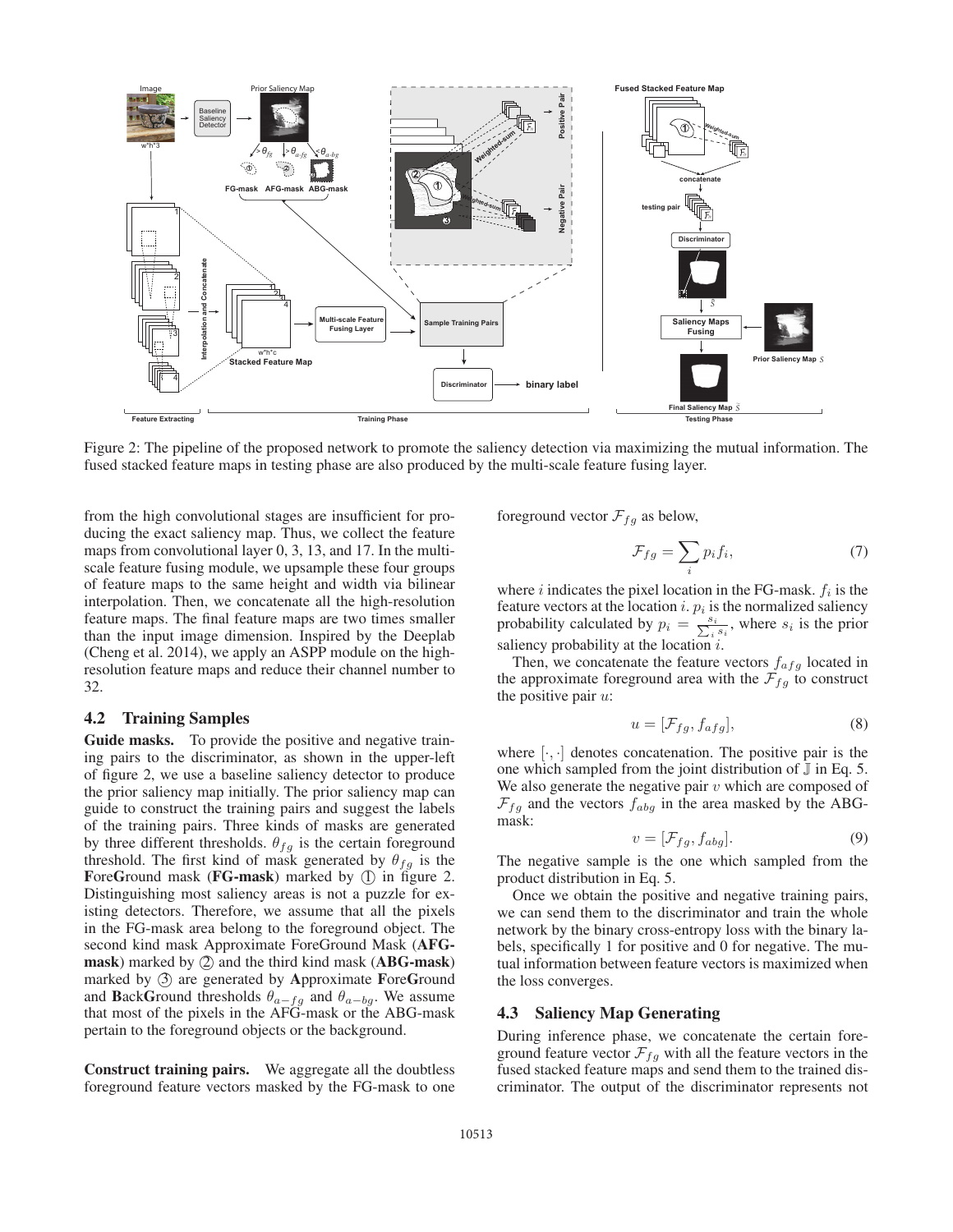only the probability that the pair is the one sampled from the joint distribution but also the probability that the pixel belongs to the salient object.

Finally, we merge the output generated by the discriminator with the prior saliency result. For a saliency prediction  $s_i$ at location  $i$ , we define the confidence value  $c_i$  by:

$$
c_i = \begin{cases} s_i, & s_i > 0.5\\ 1 - s_i, & otherwise. \end{cases}
$$
 (10)

We calculate the confidence value  $\hat{c}_i$  for the new saliency result  $\hat{s}_i$  produced by the discriminator, and  $\bar{c}_i$  for the prior saliency result  $\overline{s}_i$ . We produce the final saliency result according to the confidence value:

$$
s_i = \begin{cases} \overline{s}_i, & \overline{c}_i > \widehat{c}_i \\ \widehat{s}_i, & otherwise. \end{cases}
$$
 (11)

### 5 Experiments

#### 5.1 Datasets and Basic Algorithms

In our experiment, we use four well-known saliency benchmark datasets to evaluate our method. HKU-IS (Li and Yu 2016) contains 4447 images with multiple salient objects. DUT-OMRON (Yang et al. 2013) includes 5168 complicated images with one or two salient objects. Pascal-S (Li et al. 2014) which contains 850 natural images is a subset of the PASCAL VOC2010 dataset. ECSSD (Yan et al. 2013) contains 1000 images with multiple objects of varying sizes. The training dataset of our model is DUTS-TE (Wang et al. 2017a) which has 5019 images collected from the ImageNet DET dataset (Deng et al. 2009).

We choose nine state-of-the-art deep learning methods (i.e., Amulet (Zhang et al. 2017a), UCF (Zhang et al. 2017b), ELD (Lee, Tai, and Kim 2016), NLDF (Luo et al. 2017), SRM (Wang et al. 2017b), PiCANet (Liu, Han, and Yang 2018), RAS (Chen et al. 2018),  $R^3$ Net (Deng et al. 2018), and PFA (Zhao and Wu 2019)) and three conventional methods including MB+ (Zhang et al. 2015), wCtrO (Zhu et al. 2014) and BSCA (Qin et al. 2015) as our baseline saliency detectors.

### 5.2 Evaluation Metrics

We adopt two widely used evaluation metrics. The first one is the F-measure which is a comprehensive performance indicator:

$$
F_{\beta} = \frac{(1+\beta^2) \cdot precision \cdot recall}{\beta^2 \cdot precision + recall},
$$
 (12)  
where the *precision* indicates the ratio of the correctly la-

beled saliency pixels in the predicted saliency map. The recall is the ratio of the correctly labeled saliency pixels in the ground truth. Following the suggestion of Achanta *et al.* (Achanta et al. 2009), we use the double mean value of the predicted saliency map as the threshold to measure the F-measure. The  $\beta^2$  is set to 0.3.

The second metric is the mean absolute error (MAE) which is used to measure the average discrepancy between the saliency result and the ground truth:

$$
MAE = \frac{1}{W \times H} \sum_{i=1}^{W} \sum_{j=1}^{H} |S_{ij} - GT_{ij}|.
$$
 (13)

#### 5.3 Implementation Details

The training is operated on a PC with a GTX 2080ti GPU. We use a single GTX 1080 during the inference phase.

The feature extractor mentioned in Section 4 is a MobileNet v2 (Sandler et al. 2018) pretrained on the ImageNet dataset (Deng et al. 2009). The discriminator consists of 5 convolutional layers. We use a sigmoid function as the output layer to generate the output. We illustrate the detailed architecture of the discriminator in the supplementary material (submitted to the code repository). All the thresholds for generating the masks are set as:  $\theta_{fq}$  =  $0.9, \theta_{a-fg} = 0.8, \theta_{a-bg} = 0.3$ . The code will be published on https://github.com/ouc-ocean-group/LDPS soon.

We train our model on DUTS-TEST dataset which contains 5019 images without the ground truth. We use the saliency maps generated by PiCANet as the prior saliency maps to construct the positive and negative pairs for optimizing our model. The entire network is trained end-to-end by SGD with backpropagation. We train our model on only 1 GPU for 20k iterations, with a learning rate of 5e-4 for backbone and 5e-3 for the rest components. The learning rates are decreased by the polynomial learning rate policy.

#### 5.4 Performance

We evaluate the trained model on four benchmark datasets. The F-measure and MAE scores of all the baseline saliency detectors and our refined results are reported in table 1. We summarize the significant improvements as follows:

(1) The F-measure scores of all baseline methods increase dramatically after refining with our method. Not only the conventional methods but also the state-of-the-art deeplearning methods such as the RAS and the PFA also benefit from our method.

(2) Our method can decrease MAE of all the methods including the latest methods with ultra-low MAE scores.

(3) Notably, the best results of each benchmark dataset are illustrated in bold respectively in table 1. We can see that our method presents the best performance on all the datasets by refining the state-of-the-art methods without any ground truth.

(3) Our method can help the poor saliency detectors match or even exceed the good detectors. For example, the Fmeasure of the refined wCtrO on HKU-IS dataset is 0.8585, which is higher than the raw Amulet, UCF, and ELD.

Figure 3 visualizes the results of some state-of-the-art saliency detectors including SRM, RAS, and PFA as well as the refined results with our method. We show more visualizations of all the prior detectors in the supplementary material. Obviously, our method can highlight the neglected object areas. Furthermore, the redundant background areas are also restrained.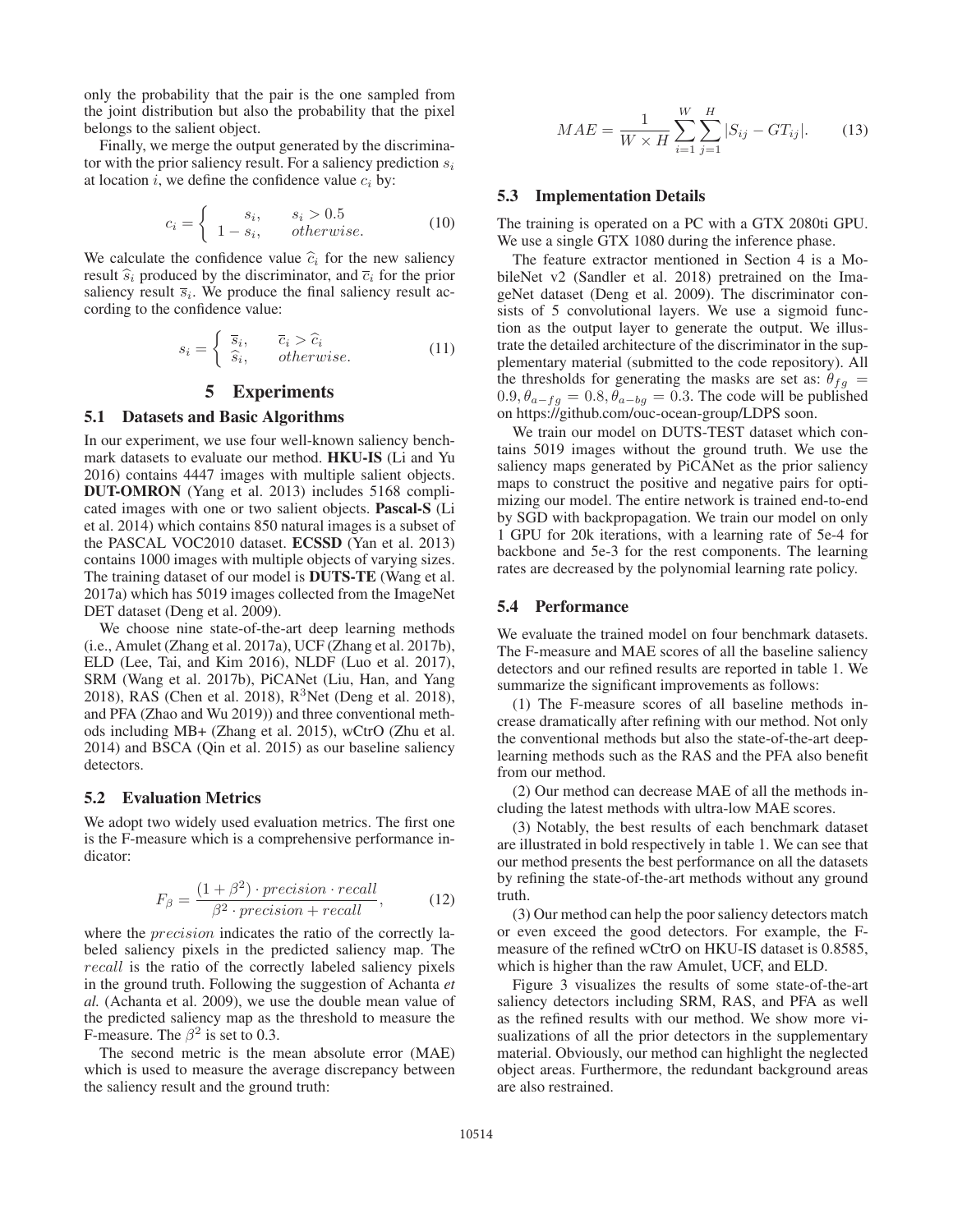Table 1: Improvement of the F-measure (higher is better) and MAE (lower is better) after refining by our method. The Baseline is the basic performance of each method. The best methods are illustrated in bold respectively.

| Datasets    |                 | <b>ECSSD</b>         |                  | <b>DUT-O</b>         |                  | <b>HKU-IS</b>        |                  | <b>Pascal-S</b>      |                  |
|-------------|-----------------|----------------------|------------------|----------------------|------------------|----------------------|------------------|----------------------|------------------|
| Methods     |                 | $F_{\beta} \uparrow$ | $MAE \downarrow$ | $F_{\beta} \uparrow$ | $MAE \downarrow$ | $F_{\beta} \uparrow$ | $MAE \downarrow$ | $F_{\beta} \uparrow$ | $MAE \downarrow$ |
| $MB+$       | <b>Baseline</b> | 0.6902               | 0.1708           | 0.5215               | 0.1679           | 0.6677               | 0.1503           | 0.6161               | 0.1983           |
|             | Ours            | 0.8418               | 0.0841           | 0.666                | 0.1048           | 0.8357               | 0.0672           | 0.7504               | 0.1202           |
| <b>BSCA</b> | <b>Baseline</b> | 0.7024               | 0.1824           | 0.5087               | 0.1907           | 0.6543               | 0.1748           | 0.5953               | 0.2238           |
|             | Ours            | 0.8617               | 0.0817           | 0.6909               | 0.1022           | 0.8575               | 0.0680           | 0.7558               | 0.1233           |
| wCtrO       | <b>Baseline</b> | 0.6763               | 0.1713           | 0.5277               | 0.1438           | 0.6769               | 0.1424           | 0.5963               | 0.2012           |
|             | Ours            | 0.8537               | 0.0893           | 0.7015               | 0.0866           | 0.8585               | 0.0658           | 0.7552               | 0.1225           |
| Amulet      | <b>Baseline</b> | 0.8682               | 0.0588           | 0.6472               | 0.0975           | 0.8408               | 0.0506           | 0.7632               | 0.0997           |
|             | Ours            | 0.9079               | 0.0473           | 0.7105               | 0.0805           | 0.8912               | 0.0387           | 0.8037               | 0.0839           |
| <b>UCF</b>  | <b>Baseline</b> | 0.8435               | 0.0691           | 0.6205               | 0.1203           | 0.8231               | 0.0619           | 0.7305               | 0.1160           |
|             | Ours            | 0.8964               | 0.0505           | 0.7125               | 0.0871           | 0.8893               | 0.0411           | 0.7808               | 0.0900           |
| <b>ELD</b>  | <b>Baseline</b> | 0.8157               | 0.0723           | 0.6571               | 0.0876           | 0.8164               | 0.0636           | 0.7126               | 0.1130           |
|             | Ours            | 0.8884               | 0.0501           | 0.7418               | 0.0715           | 0.8919               | 0.0413           | 0.7901               | 0.0872           |
| <b>NLDF</b> | <b>Baseline</b> | 0.8783               | 0.0626           | 0.6836               | 0.0795           | 0.8735               | 0.0477           | 0.7742               | 0.0989           |
|             | Ours            | 0.9009               | 0.0514           | 0.7260               | 0.0703           | 0.8994               | 0.0395           | 0.8046               | 0.0869           |
| <b>SRM</b>  | <b>Baseline</b> | 0.8922               | 0.0544           | 0.7068               | 0.0693           | 0.8738               | 0.0459           | 0.7961               | 0.0852           |
|             | Ours            | 0.9158               | 0.0460           | 0.7432               | 0.0637           | 0.9041               | 0.0379           | 0.8244               | 0.0759           |
| PiCANet     | <b>Baseline</b> | 0.8872               | 0.0456           | 0.7496               | 0.0653           | 0.8766               | 0.0413           | 0.8033               | 0.0782           |
|             | Ours            | 0.9096               | 0.0406           | 0.7899               | 0.0603           | 0.9074               | 0.0359           | 0.8288               | 0.0723           |
| <b>RAS</b>  | <b>Baseline</b> | 0.8893               | 0.0564           | 0.7129               | 0.0617           | 0.8705               | 0.0453           | 0.7807               | 0.1037           |
|             | Ours            | 0.9109               | 0.0499           | 0.7484               | 0.0580           | 0.8993               | 0.0394           | 0.8093               | 0.0937           |
| $R^3$ Net   | <b>Baseline</b> | 0.9148               | 0.0399           | 0.7562               | 0.0623           | 0.8941               | 0.0356           | 0.8029               | 0.0933           |
|             | Ours            | 0.9208               | 0.0383           | 0.7667               | 0.0608           | 0.9038               | 0.0336           | 0.8111               | 0.0897           |
| <b>PFA</b>  | <b>Baseline</b> | 0.8863               | 0.0448           | 0.7842               | 0.0414           | 0.8847               | 0.0324           | 0.8224               | 0.0648           |
|             | Ours            | 0.9138               | 0.0383           | 0.8147               | 0.0402           | 0.9127               | 0.0290           | 0.8472               | 0.0601           |

Comparison of other refinement method. We compare our method to LPS (Zeng et al. 2018) which is a novel model to promote saliency detectors. The official code and the official pretrained model of LPS are implemented in our experiments. Following LPS, we also use VGGNet (Simonyan and Zisserman 2015) as the feature extractor to guarantee a fair comparison. LPS trains their model on the DUTS-TRAIN datasets (10000 images) with ground truth. The performance comparison of LPS and our model is shown in table 2. All the F-measure scores and the MAE scores of our method are better than LPS. Moreover, our method can refine a result with 256  $\times$  256 resolution at 140+ fps with TensorRT (90+ fps without TensorRT), which is extremely faster than LPS (11 fps).

In the comparison of our method with the DenseCRFs (Krähenbühl and Koltun 2013), for the sake of fairness, we also initialize our model for each image and refine the prior saliency map relying on only one image. The learning rate and the training iteration steps is set to 0.2 and 10 respectively. Some results are shown in table 3. Our method achieves better performance than DenseCRFs. Moreover, If

we use the training scheme mentioned in Section 5.2 to train our model, our model can significantly outperform Dense-CRFs. More detail of the network architecture and results can be found in supplementary material.

#### 5.5 Ablation Studies

In this section, we choose SRM, which is a stable and outstanding saliency detector, as the prior detector to analyze our method in detail.

Pairs sampling. We binarize the prior saliency maps with the thresholds  $\theta_{fa}$ . The true foreground ratio (TFR) is investigated, which indicates the ratio of correctly foreground pixels in all binarized salient pixels. We take the SRM on the DUTS-TEST dataset as an example. The TFR with  $\theta_{fq} = 0.9$  is 0.9003 which means that almost all confident areas fall into the ground truth area. So, we have confidence to believe that the feature vector  $\mathcal{F}_{fg}$  can represent the object robustly.

Moreover, we set  $\theta_{fa}$  to different values during testing and investigate the different performance. As shown in table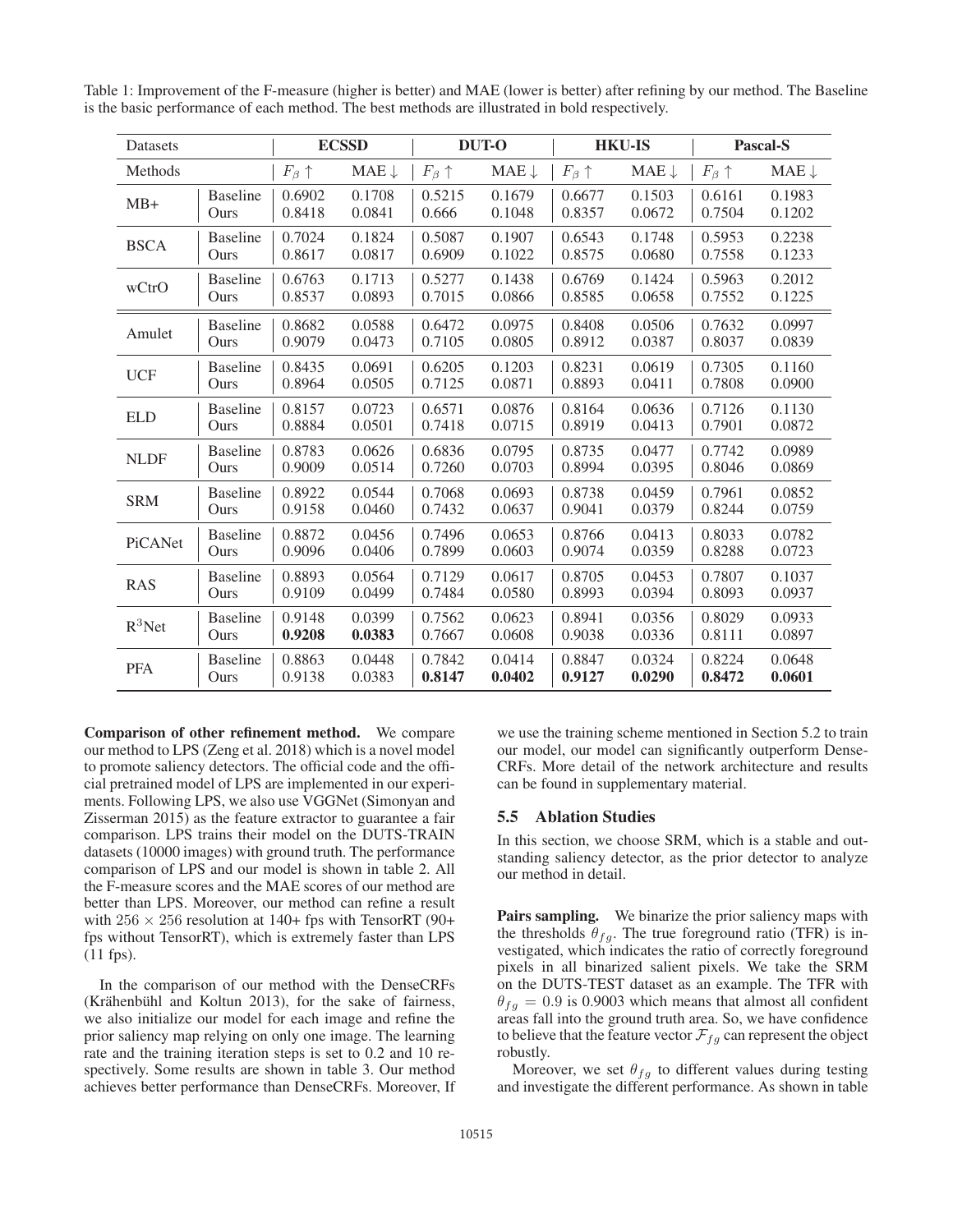| Datasets       |            | <b>HKU-IS</b>        |                  | DUT-O                |                  | Pascal-S             |                  | <b>ECSSD</b>         |                  |
|----------------|------------|----------------------|------------------|----------------------|------------------|----------------------|------------------|----------------------|------------------|
| <b>Methods</b> |            | $F_{\beta} \uparrow$ | $MAE \downarrow$ | $F_{\beta} \uparrow$ | $MAE \downarrow$ | $F_{\beta} \uparrow$ | $MAE \downarrow$ | $F_{\beta} \uparrow$ | $MAE \downarrow$ |
| <b>BSCA</b>    | <b>LPS</b> | 0.7386               | 0.1075           | 0.5824               | 0.1650           | 0.6690               | 0.1654           | 0.7823               | 0.1043           |
|                | Ours       | 0.8483               | 0.0897           | 0.6587               | 0.1607           | 0.7572               | 0.1488           | 0.8559               | 0.0929           |
| Amulet         | <b>LPS</b> | 0.8772               | 0.0446           | 0.6472               | 0.0975           | 0.7985               | 0.0920           | 0.8963               | 0.0509           |
|                | Ours       | 0.8892               | 0.0401           | 0.6965               | 0.0951           | 0.8031               | 0.0885           | 0.9069               | 0.0464           |
| <b>UCF</b>     | <b>LPS</b> | 0.8530               | 0.0546           | 0.6423               | 0.1328           | 0.7703               | 0.1044           | 0.8805               | 0.0560           |
|                | Ours       | 0.8862               | 0.0443           | 0.6893               | 0.1120           | 0.7869               | 0.0966           | 0.8921               | 0.0530           |
| ELD.           | <b>LPS</b> | 0.8443               | 0.0511           | 0.6614               | 0.0885           | 0.7694               | 0.1022           | 0.8689               | 0.0577           |
|                | Ours       | 0.8977               | 0.0404           | 0.7364               | 0.0797           | 0.7987               | 0.0894           | 0.8912               | 0.0497           |
| <b>SRM</b>     | <b>LPS</b> | 0.9042               | 0.0388           | 0.6938               | 0.068            | 0.8240               | 0.0810           | 0.9151               | 0.0465           |
|                | Ours       | 0.9106               | 0.0366           | 0.7459               | 0.0655           | 0.8286               | 0.0757           | 0.9193               | 0.0451           |
| PiCANet        | <b>LPS</b> | 0.8667               | 0.0395           | 0.6825               | 0.0746           | 0.8232               | 0.0802           | 0.8569               | 0.0466           |
|                | Ours       | 0.9159               | 0.0344           | 0.7923               | 0.0627           | 0.8349               | 0.0719           | 0.9164               | 0.0391           |

Table 2: Comparison of LPS and our method. The best results on each dataset are illustrated in bold respectively.

Table 3: Comparison of DenseCRFs(C) and our method(O) over Pascal-S and ECSSD.

| Methods       |   |                        | UCF            |                        | EL D           |                      | <b>NLDF</b>    |
|---------------|---|------------------------|----------------|------------------------|----------------|----------------------|----------------|
| Datasets      |   | $F_{\beta}$ $\uparrow$ | MAEJ           | $F_{\beta}$ $\uparrow$ | MAEJ           | $F_{\beta} \uparrow$ | MAEJ           |
| <b>ECSSD</b>  |   | $0.847$<br>$0.878$     | 0.067<br>0.055 | 0.841<br>0.866         | 0.071<br>0.057 | 0.875<br>0.885       | 0.065<br>0.060 |
| <b>HKU-IS</b> | O | 0.842<br>0.864         | 0.056<br>0.047 | 0.832<br>0.866         | 0.061<br>0.047 | 0.882<br>0.886       | 0.048<br>0.045 |

Table 4: Quantitative effect evaluated of different  $\theta_{fg}$  on EC-SSD.

| $\theta_{fa}$ | $F_{\beta} \uparrow$ | $MAE \downarrow$ |
|---------------|----------------------|------------------|
| 0.9           | 0.9158               | 0.0460           |
| 0.8           | 0.9154               | 0.0458           |
| 0.7           | 0.9152               | 0.0458           |

Table 5: Quantitative effect evaluated of different  $\theta_{\alpha fg}$  and  $\theta_{abg}$  on ECSSD.

| $\theta_{afg}$ | $\theta_{abg}$ | $F_{\beta} \uparrow$ | $MAE \downarrow$ |
|----------------|----------------|----------------------|------------------|
| 0.7            | 0.4            | 0.9145               | 0.0457           |
| 0.8            | 0.3            | 0.9154               | 0.0458           |
| 0.9            | 0.2            | 0.9149               | 0.0471           |

4, our method performs steadily with various  $\theta_{fa}$ . By the way, we don't use the approximate masks during the inference phase. Therefore,  $\theta_{a-fg}$  and  $\theta_{a-bg}$  have no effect on the refined results generation. We adopt different  $\theta$ the refined results generation. We adopt different  $\theta_{a-fg}$  and  $\theta_{a-fg}$  and analyze the performance. The re- $\theta_{a-bq}$  during training and analyze the performance. The results are shown in table 5. There is no big fluctuation of the  $F_\beta$  and the MAE.

### 6 Conclusion

In this paper, we proposed an efficient method to promote saliency detectors. We build the ubiquitous relations in the deep features to break the feature spatial independence. To the best of our knowledge, it is the first time of employing



Figure 3: We present the result of some state-of-the-art detectors. GT means the ground truth. Our method can make the edge more clear and eliminate fake saliency areas.

the relation of the deep features to promote saliency detectors without any ground truth. We proved that the mutual information can be used as the measure to estimate the relation and apply it into our method. Our experiments demonstrated that existing saliency detectors are boosted on four benchmark datasets by our method, which means that the deep relation is significantly profitable for saliency detection.

## 7 Acknowledgments

We would like to sincerely thank Dr. Yang Hua and the anonymous reviewers for their helpful comments. This work was partially supported by the National Natural Science Foundation of China (No. 61971388, U1706218, 41576011, 41741007 ), and Key Research and Development Program of Shandong Province (No. GG201703140154).